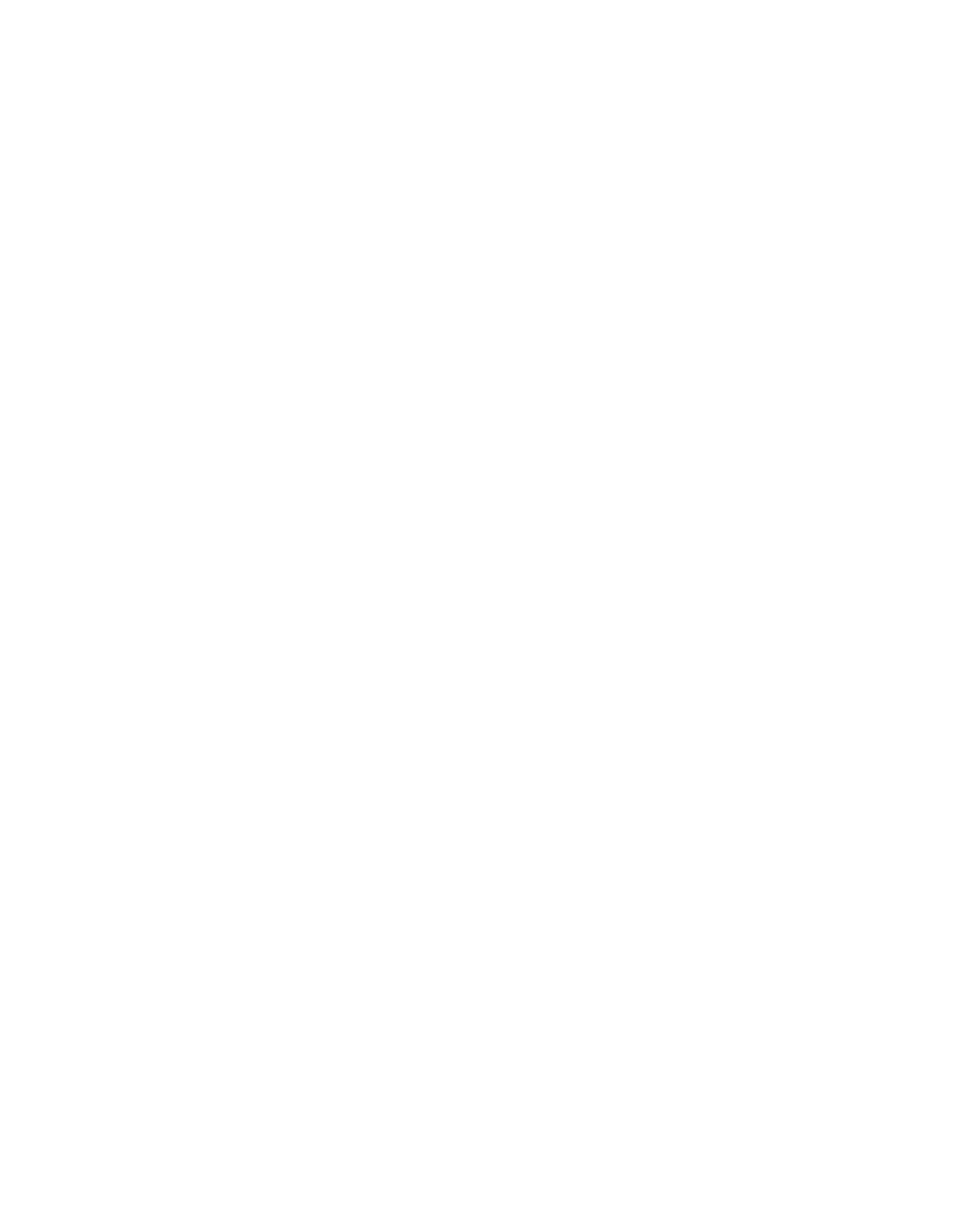# **Harness the Power of Home Visiting**

### **A Proven and Cost-Effective Tool to Prevent Child Maltreatment**

**New York State Citizen Review Panels 2017 Annual Report**

The New York State Citizen Review Panels for Child Protective Services are an important conduit of public sentiment and offer an external perspective on the efficacy of New York State's child protection policies, practice, program, and fiscal priorities. The Panels, appointed by the Governor and NYS Legislature, are composed of volunteers with a breadth of experience and knowledge in child welfare practice and law, social work, education, and technology, among other areas. Each of the three Panels has up to 13 members. Of those members, the Governor appoints seven, and the Senate President and Assembly Speaker appoint three each.

> The Western Panel covers the 17 counties in the western region of the state. The New York City Panel covers the five boroughs of New York City. The Eastern Panel covers the remaining 40 counties.

The Panels are authorized by both state and federal law to examine the policies, procedures, and practices of the state and local social service districts and, where appropriate, the outcome of specific cases. The Panels evaluate the extent to which the agencies are effectively discharging their child protection responsibilities and are authorized to hold public hearings. They have reasonable access to public and private facilities receiving public funds to provide child welfare services within the Panel jurisdictions. (See the inside back cover for more information on the Panels' roles and authority.)

For summaries of Panel activities and a list of Panel members, refer to the Appendices.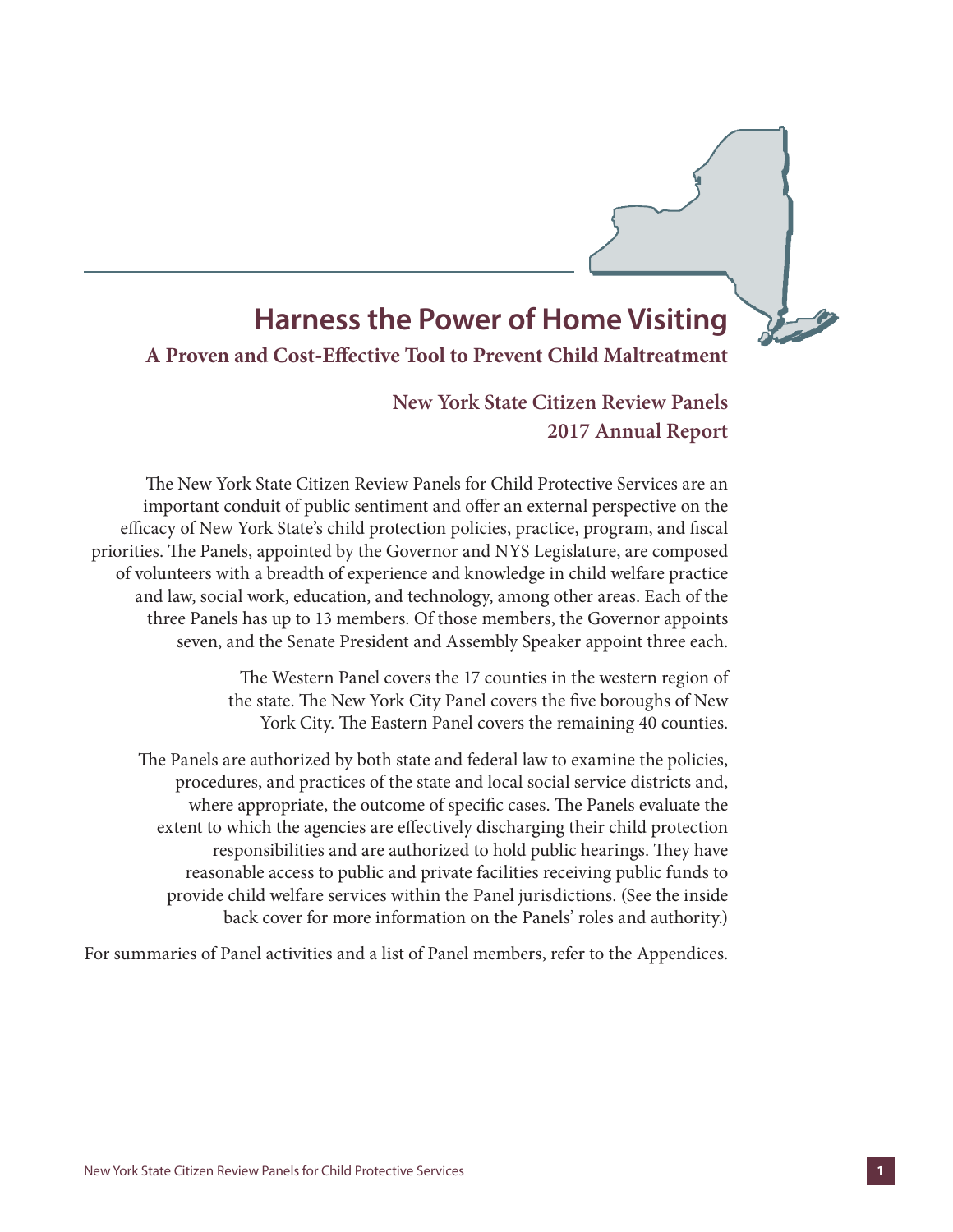

# **Executive Summary**

**Home visiting programs prevent child abuse and neglect, advance children's well-being, reduce foster care placements, and save the state and localities money. So why isn't New York State providing home visiting to every eligible child?**

This year, the New York State Citizen Review Panels for Child Protective Services have focused their advocacy voice on **one recommendation: significantly increase funding for home visiting programs***.* By providing services to at-risk families before and after the birth of their child, when families are most in need of and receptive to help, home visiting programs have demonstrated positive outcomes for families while also providing a significant savings: **an estimated**  \$1.75 to \$5.70 saved<sup>1</sup> for every dollar spent. Effective initial intervention by trained professionals through home visiting services yields cost savings by potentially avoiding government-funded services such as foster care.

There are a variety of programs, many evidence-based, through which voluntary home visiting services are delivered, each with a program model, target population, and service design. Researchers have conducted studies with promising results on the effectiveness of various home visiting programs, including up to a 50% reduction in child maltreatment.<sup>2</sup>

As of the date of this report, home visiting programs are significantly underfunded, with only an estimated **5%** of eligible families currently enrolled.3 New York should seize this opportunity to provide this service for all eligible families, thereby strengthening families while ultimately also realizing substantial budgetary savings. **The Panels urge the Governor, Legislature, and state agencies to invest an additional \$108 million in federal, state and local dollars for home visiting programs over the next three years:** \$20 million in the first year (FY 2018-19), \$35 million in the second year, and \$53 million in the third.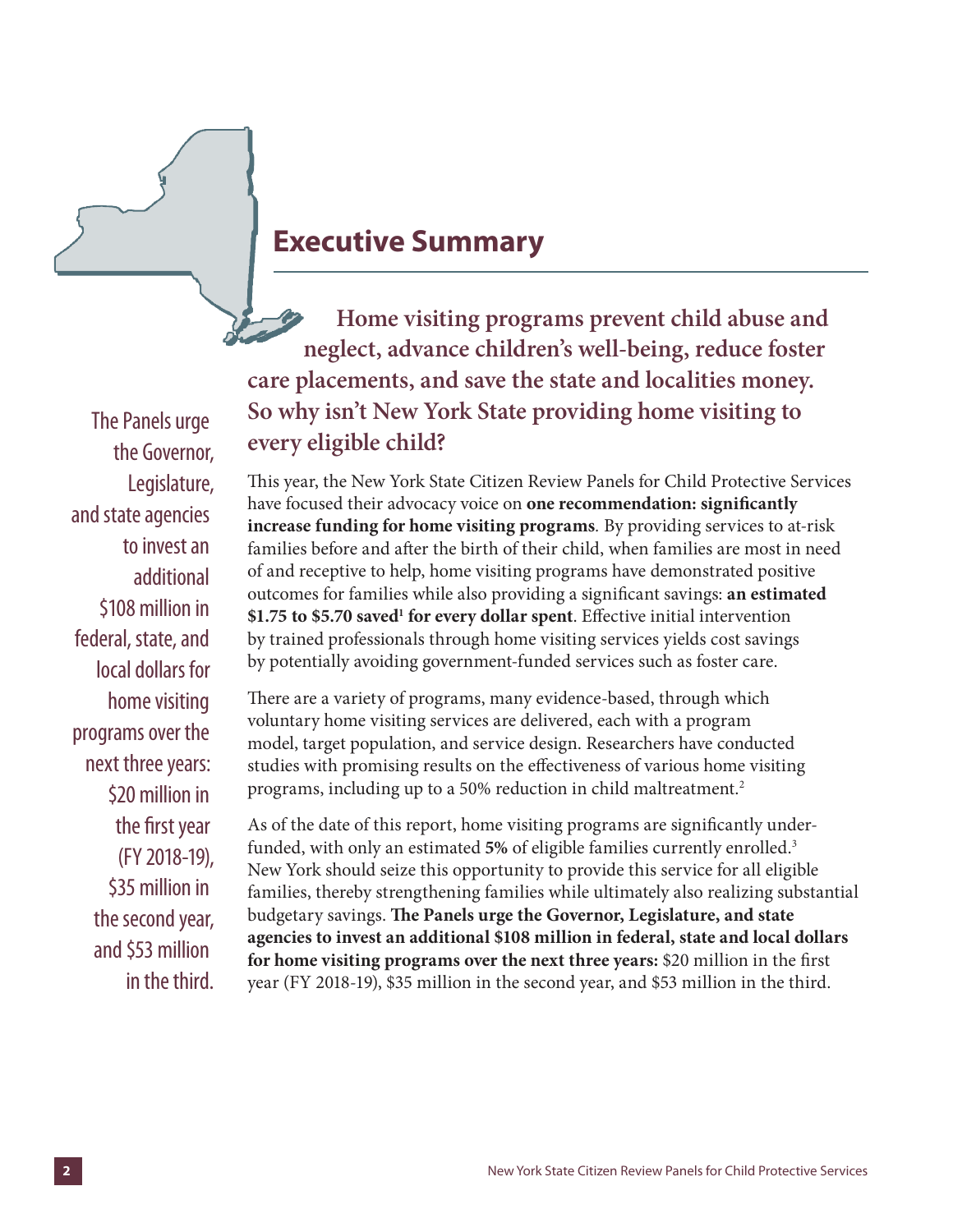# **2017 Annual Report**

Since their creation in 1999, New York State's Citizen Review Panels have been diligently committed to their charge to help improve the state's child welfare system. Each year, after careful study and thorough discussions, they have made specific recommendations to the New York State Office of Children and Family Services (OCFS), the NYS Legislature, the NYS Division of Budget, and the Governor's office to improve the child welfare system and increase the services needed for prevention and treatment of abuse and neglect. The Panels remain committed to the issues raised in previous years' reports and to those recommendations put forward that have not yet been implemented.

Through prior knowledge, presentations, and discussions with various guests at the Citizen Review Panel meetings,<sup>4</sup> Panel members are informed of and acknowledge the complex nature of the child welfare system and its competing demands such as:

- Workforce-related issues such as ongoing worker turnover, unmanageable caseloads and workloads, and underpaid staff;
- The increasing impact of the opioid epidemic on caseload and service availability; and
- Financial constraints placed on both the state and counties, causing child welfare financing to directly compete with other fiscal priorities.

These competing demands have tremendous impact on the NYS child welfare system; however, after 17 years of making multiple recommendations each year,<sup>5</sup> the Panels believe now is the time to focus on one critical strategy. This year, the Panels are putting forward only one recommendation, carefully selected because it has shown to make a real difference in preventing abuse and neglect. **The Panels' message to the Governor, Legislature, and NYS agencies and departments is to substantially increase funding for the proven, primary prevention program of home visiting**.

There is always room for improvement in the work of preventing child abuse, and fully funding successful prevention programs is a crucial step. Prevention programs that have proven their effectiveness need funding to reach all of those families with meaningful support. Increased home visiting across the state has the potential to strengthen families, protect children, and save the state a significant amount of money.

"Studies have shown that preventive programs (like home visiting) produce better outcomes for children. By addressing problems at an early stage, preventive programs are able to reduce far more expensive options such as foster care." 25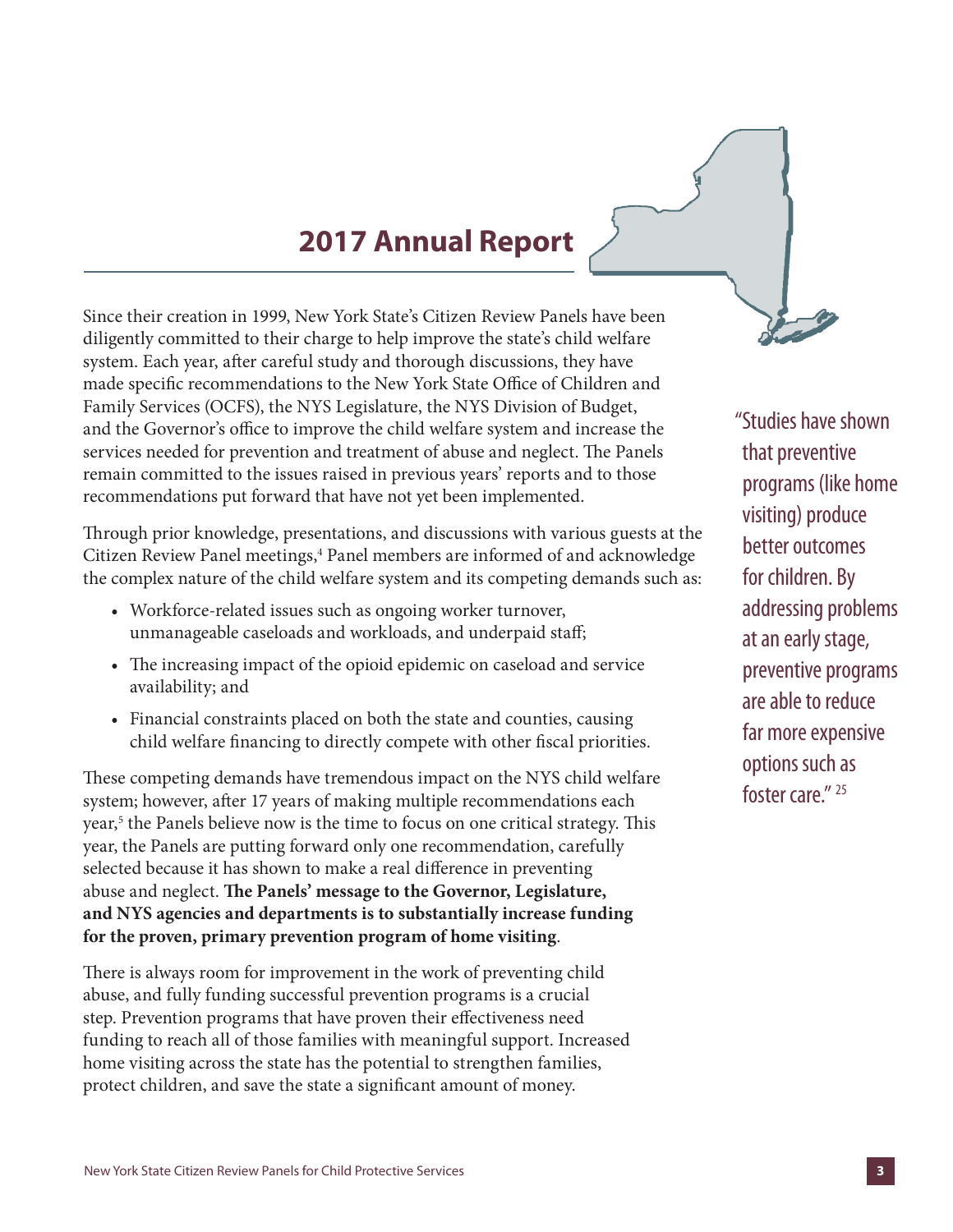

Estimates show that only approximately 5% of potentially eligible families in NYS are currently enrolled in a home visiting program.6 This is particularly alarming as the number of indicated reports of child maltreatment in New York trended upward with a 3.4% increase between 2015 and 2016.<sup>7</sup>

In 2016 alone, there were approximately 44,700 indicated reports.<sup>8</sup> Data has consistently shown that the youngest children are the most vulnerable to maltreatment.<sup>9</sup> Not all of these reports involved children who would have been eligible for home visiting, but supports provided to many of these families could have prevented later abuse.

Programs can engage with at-risk families prior to contact with the child welfare system, thereby reducing the need for more costly and drastic child welfare interventions. Fully-funded, statewide home visiting could help the state realize a significant level of reduction in child abuse. New York State must do better.

#### *Home Visiting Strengthens Families*

Home visiting is a proven strategy for strengthening families with newborn and young children, improving outcomes in the areas of child welfare, health, education, and economic security. Home visiting services are provided primarily by meeting with families in their homes, but may be delivered in other environments such as homeless shelters, based on the program model and a family's current needs. Home visiting programs target services to lower

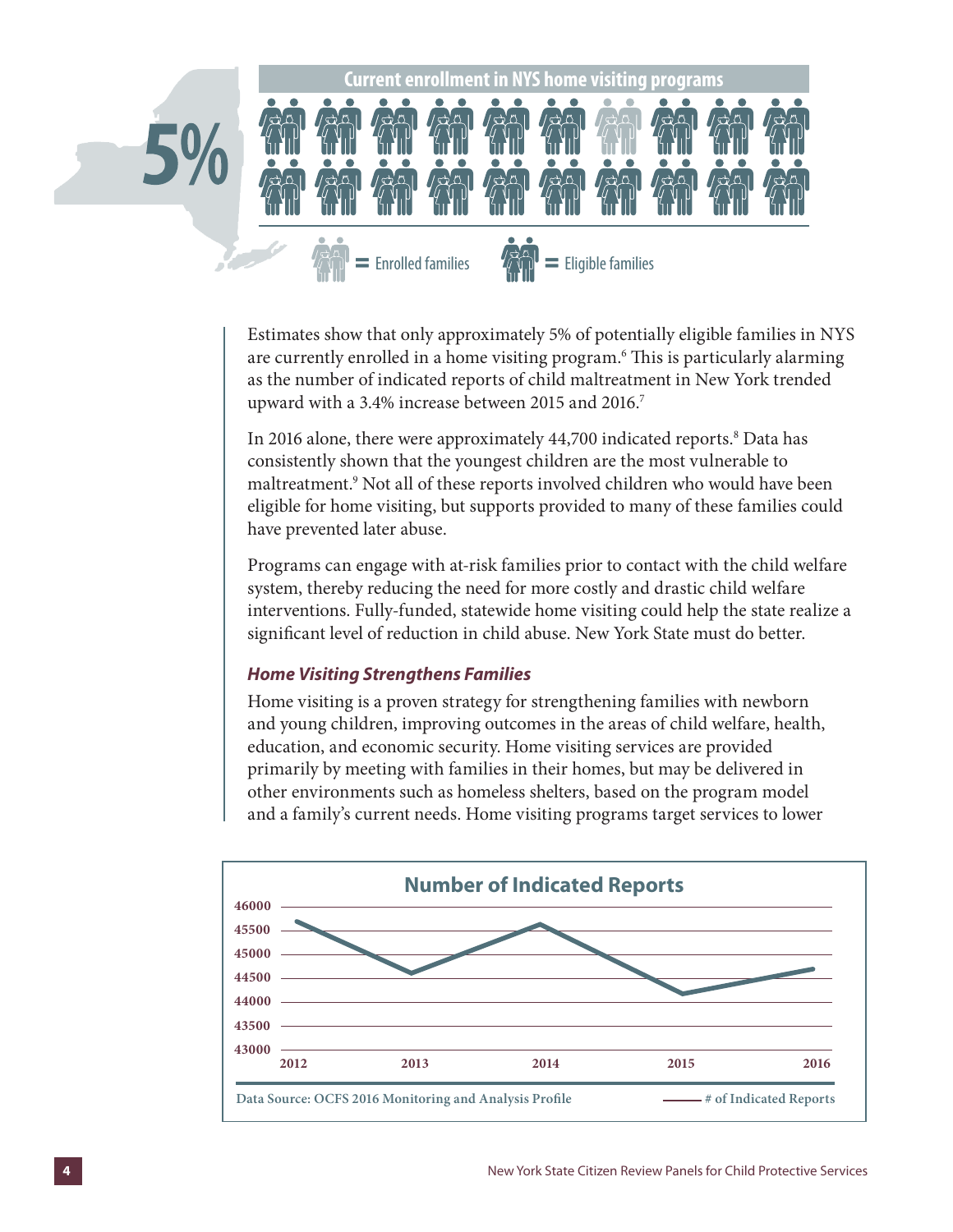income pregnant or new parents and their young child(ren), typically ages zero to five, when they are most in need of and receptive to services. Programs directly provide or connect families with parenting coaching, and health, mental health, or other services, depending on the family's unique needs.

All home visiting programs are voluntary, requiring buy-in and active participation from the family being served, but can differ by purpose, type of service delivery professional, or the duration and frequency of the home visits.<sup>10</sup> Most home visiting programs are currently concentrated in areas with denser populations, leaving many rural and semi-rural areas of the state underserved.<sup>11</sup> New York is home to several evidence-based and evidence-informed home visiting programs, each serving different populations and providing a valuable impact.

These programs include:

- Early Head Start (EHS)
- Healthy Families New York (HFNY)
- Home Instruction for Parents of Preschool Youngsters (HIPPY)
- Nurse-Family Partnership (NFP)
- Parents as Teachers (PAT)
- Parent Child Home Program (PCHP)

In addition, some localities have developed community-based customized visiting programs.

For a comprehensive overview of these programs including program descriptions, refer to the Schuyler Center for Analysis and Advocacy's "Overview of Select Evidence-Based and Evidence-Informed Home Visiting Programs."12

### *Home Visiting Programs Have a Proven Impact*

Researchers have conducted multiple rigorous studies on the effectiveness of various home visiting programs. The home visiting models most robustly supported by state funding, Healthy Families New York and Nurse-Family Partnership, are evidencebased, and additional models have been shown to be evidence-based or evidence-informed. Research shows home visiting programs make a positive impact on various short and long term outcomes for both children and parents including preventing or reducing the frequency or severity of child abuse and neglect.13 In fact, the home visiting program most prevalent throughout the state, Healthy Families New York, has been shown to reduce child maltreatment (abuse and neglect) by up to 50%14, avoiding the longterm costs of the trauma associated from maltreatment and potential foster care placement.

Evidence-based programs have been shown to be effective through rigorous, peerreviewed study, while evidenceinformed programs use the best available research to inform the program model.<sup>26</sup>

Reduction in child maltreatment through Healthy Families New York program

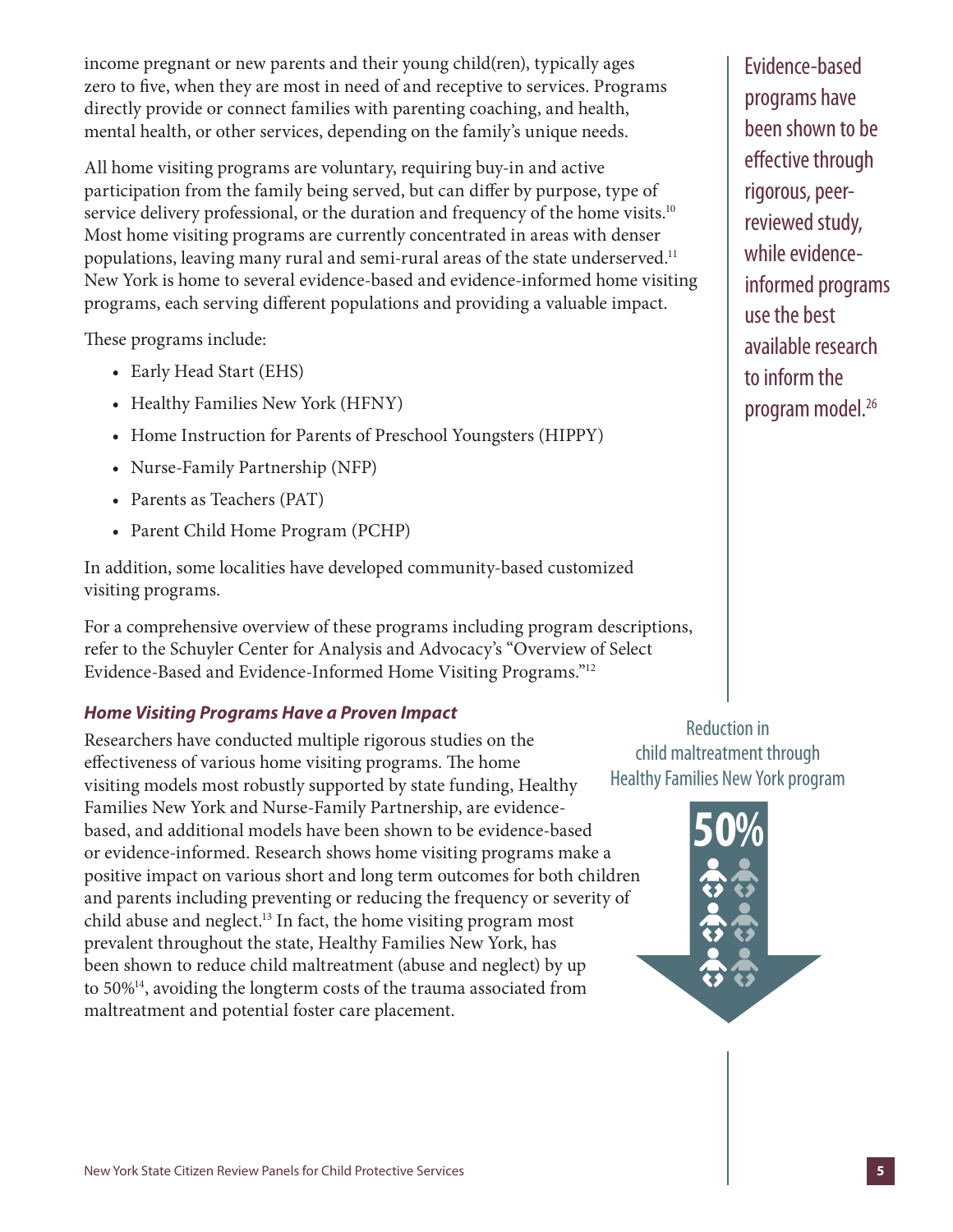The evidence-based program Healthy Families New York reduces child abuse and neglect by:

- Encouraging healthy prenatal behaviors and parenting attitudes;
- Engaging infants in play, encouraging healthy development;
- Modeling an appropriate parent-child relationship;
- Promoting self-sufficiency of the parents; and
- Providing assessments and links to needed services.<sup>15</sup>

Additional research has determined other positive outcomes for families receiving home visiting services, including:<sup>16</sup>

- Reducing the number of low birthweight babies;
- Increasing time between pregnancies to benefit the health of the mother;
- Improving school performance, reducing behavioral problems, and increasing graduation rates;
- Increasing family economic security and employment of parents; and
- Reducing dependence on Temporary Assistance for Needy Families (TANF) and other government supports.

While the Panels agree that all of these potential outcomes are beneficial and important to strengthening children and families in New York, the Panels are primarily focused on preventing child abuse and neglect and view home visiting as a very effective tool to do so.

## *Home Visiting is Currently Underfunded*

The funding structure for home visiting programs in New York is complex, woven together from many different sources including federal, state, local, and private dollars.<sup>17</sup> Funding sources can vary based on such factors as:

- The agency or administration providing oversight of the program (e.g., NYS Department of Health, OCFS, or the federal Administration for Children and Families);
- The agency or organization from which the program originated (e.g., Healthy Families New York is a program exclusive to New York and receives state funding);
- The specific services offered through the program model; or
- The specific target population of the program.

One significant federal funding stream, the Maternal, Infant and Early Childhood Home Visiting (MIECHV) program, will provide NYS with approximately  $$9$  million<sup>18</sup> in resources for home visiting. The federal MIECHV funding stream is currently up for reauthorization.

With the help of a Nurse-Family Partnership, one mother writes: "During my pregnancy, I learned about what to eat and what not to eat while pregnant, what labor and delivery would be like, how to care for my baby girl after she was born, and how to decrease my anxiety and stress."27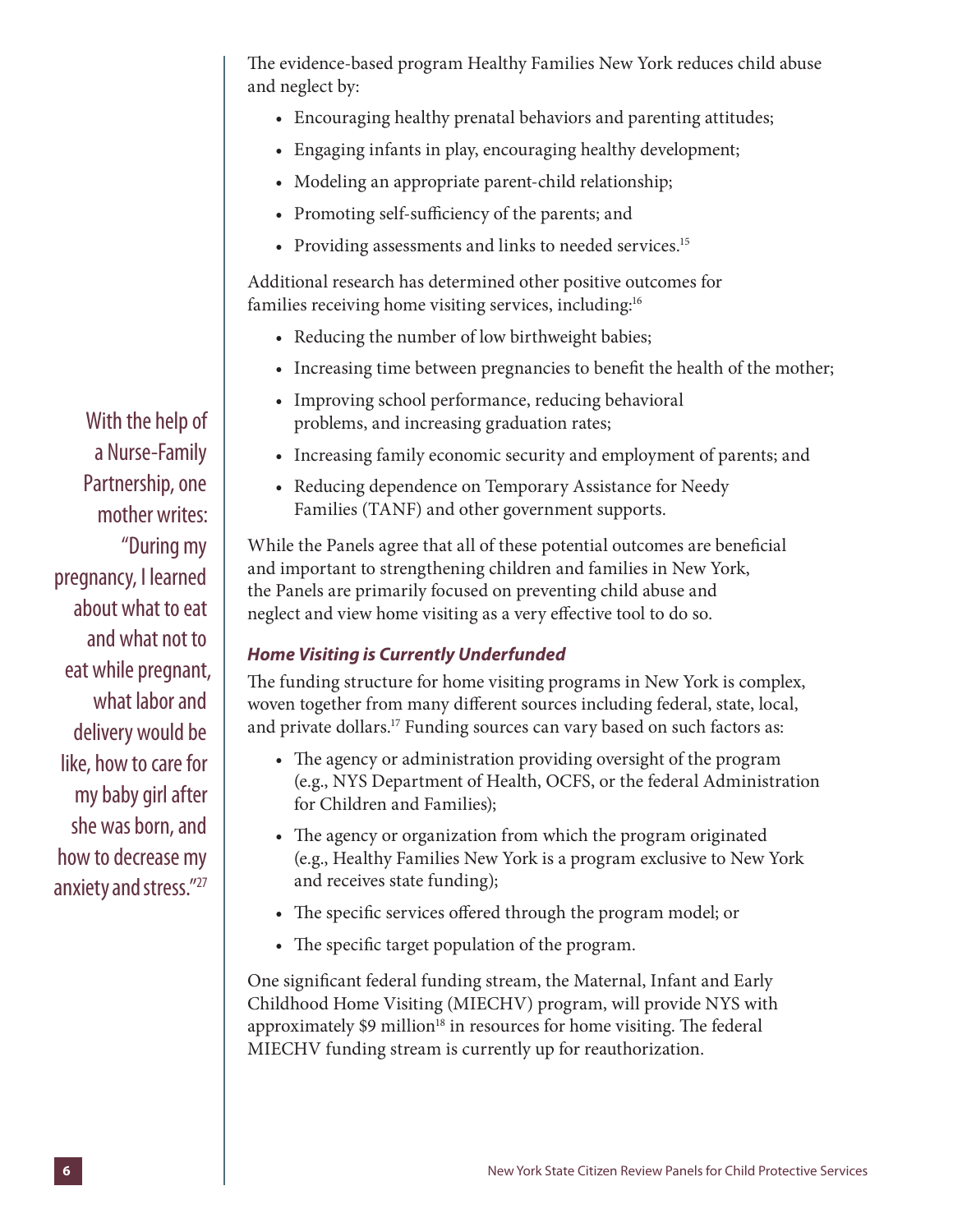Home visiting programs receive the majority of State funding through three state agencies' budgets: OCFS, Office of Temporary and Disability Assistance (OTDA), and the Department of Health (DOH). The 2017-2018 NYS Aid to Localities Budget Bill [S2003D/A3003D] allocated the following amounts of money over the state fiscal year through those three state agency budgets: \$23.3 million to OCFS for HFNY, \$3 million to OTDA for NFP and \$425, 000 to DOH for NFP.

The state, localities, and private funders distribute additional dollars to home visiting programs through a number of means such as grants and trusts. Yet despite the various funding sources available to NYS, costeffective home visiting programs remain drastically underfunded.

### *Harness the Power of Home Visiting*

Childhood poverty is among the best predictors of child abuse and neglect, and also a common eligibility requirement for participating in home visiting services. Although not all children living in poverty experience maltreatment, the stress factors associated with living in poverty can place a tremendous physical and emotional burden on a family, leading to potential maltreatment.19 Children under the age of six have the highest rates of victimization, with most physical abuse and neglect occurring when the child is under the age of two.<sup>20</sup>

According to the most recent census data, approximately 24% of children under the age of six in NYS are living beneath the federal poverty level, currently defined as a yearly income of \$28,290 for a family of four.<sup>21</sup> This means that there are an estimated **279,600 children in New York who could benefit from a home visiting program**. Currently, there are only an **estimated 12,560 funded slots**<sup>22</sup>, so only about 5% of potentially eligible children are receiving home visiting services.

Effective initial intervention through home visiting services yields future savings on money spent on government services, not only for the parent but also throughout the child's lifespan. "Cost-benefit analyses show that high quality home visiting programs offer returns on investment ranging from \$1.75 to \$5.70 for every dollar spent due to reduced costs of child protection, K-12 special education and grade retention, and criminal justice expenses."23

Approximately 24% of children under the age of six in NYS are living under the federal poverty level.



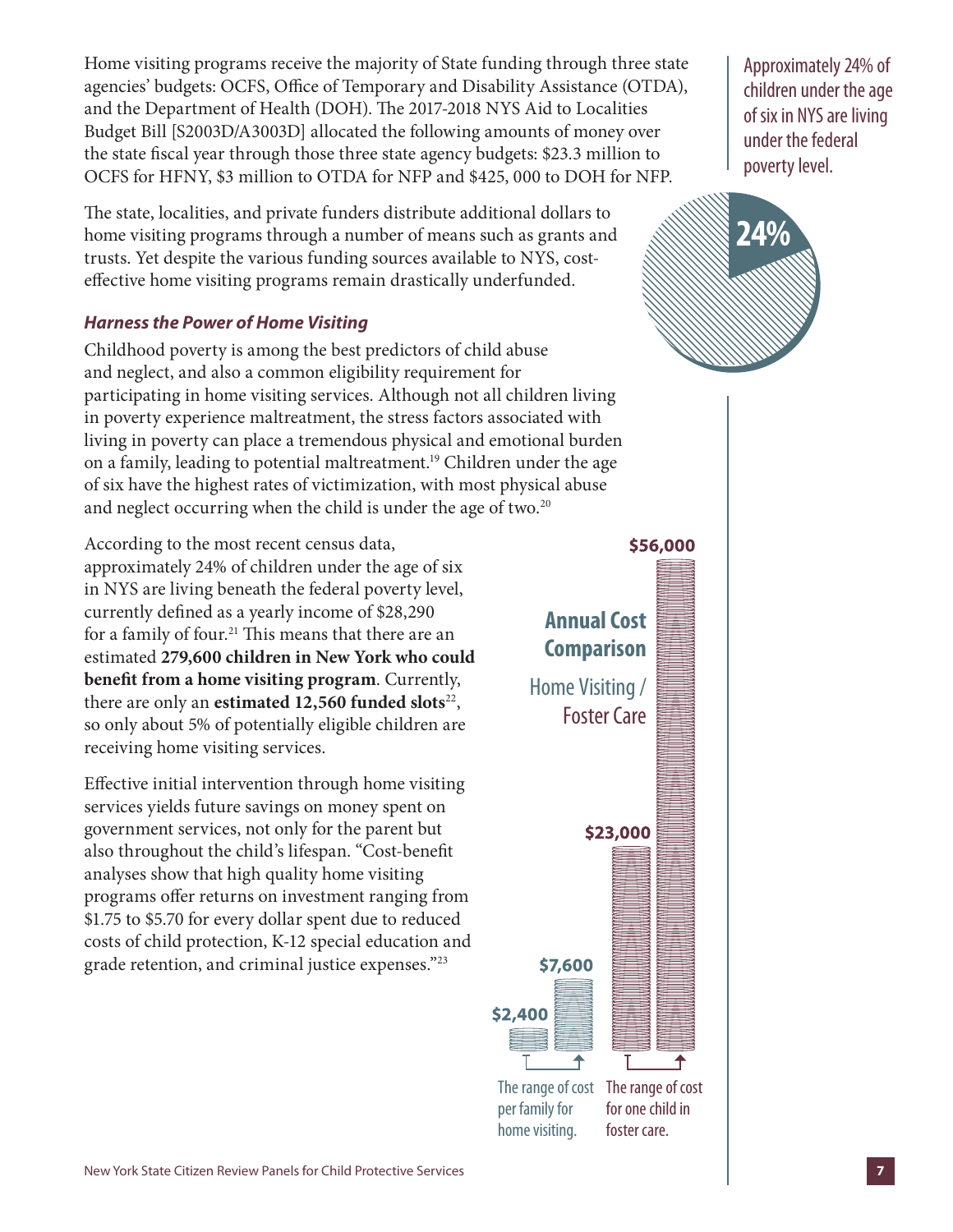One participating mother said her home visitor "came into my house every week and helped me, guided me, taught me. I felt more independent because of the program. It helped me grow as a person… I was still able to have my child and be a great mother and still move on with a career of my dreams."28

The potential savings on child welfare services is readily apparent. The average annual cost per family for home visiting services varies from \$2,400 to \$7,600, depending on the particular home visiting program. The average annual cost for one child in foster care ranges from \$23,000 to \$56,000, depending on the service needs of the child.24 Thus costs for home visiting for a family are between 10% and 14% of the cost of placing one child from that family in foster care for one year.

While universal access to home visiting services for families with low income is the ultimate goal, the NYS Citizen Review Panels for Child Protective Services strongly recommend a significant, **additional investment of \$108 million in federal, state, and local dollars over the next three years** (\$20 million in the first year (FY 2018-19), \$35 million in the second year, and \$53 million in the third) to provide home visiting to increase capacity and serve an additional 24,000 potentially eligible families. An additional 24,000 slots would cost around \$108 million (average cost of \$4,500 per family per year) and **produce an estimated savings of at least \$240 million in future service costs**.

The outcomes for children and families receiving home visiting services have proven to strengthen New York's families. The Panels urge New York State to make a smart investment in our children and families and **HARNESS THE POWER OF HOME VISITING!**



## **ROI: Investing vs. saving over 3 years**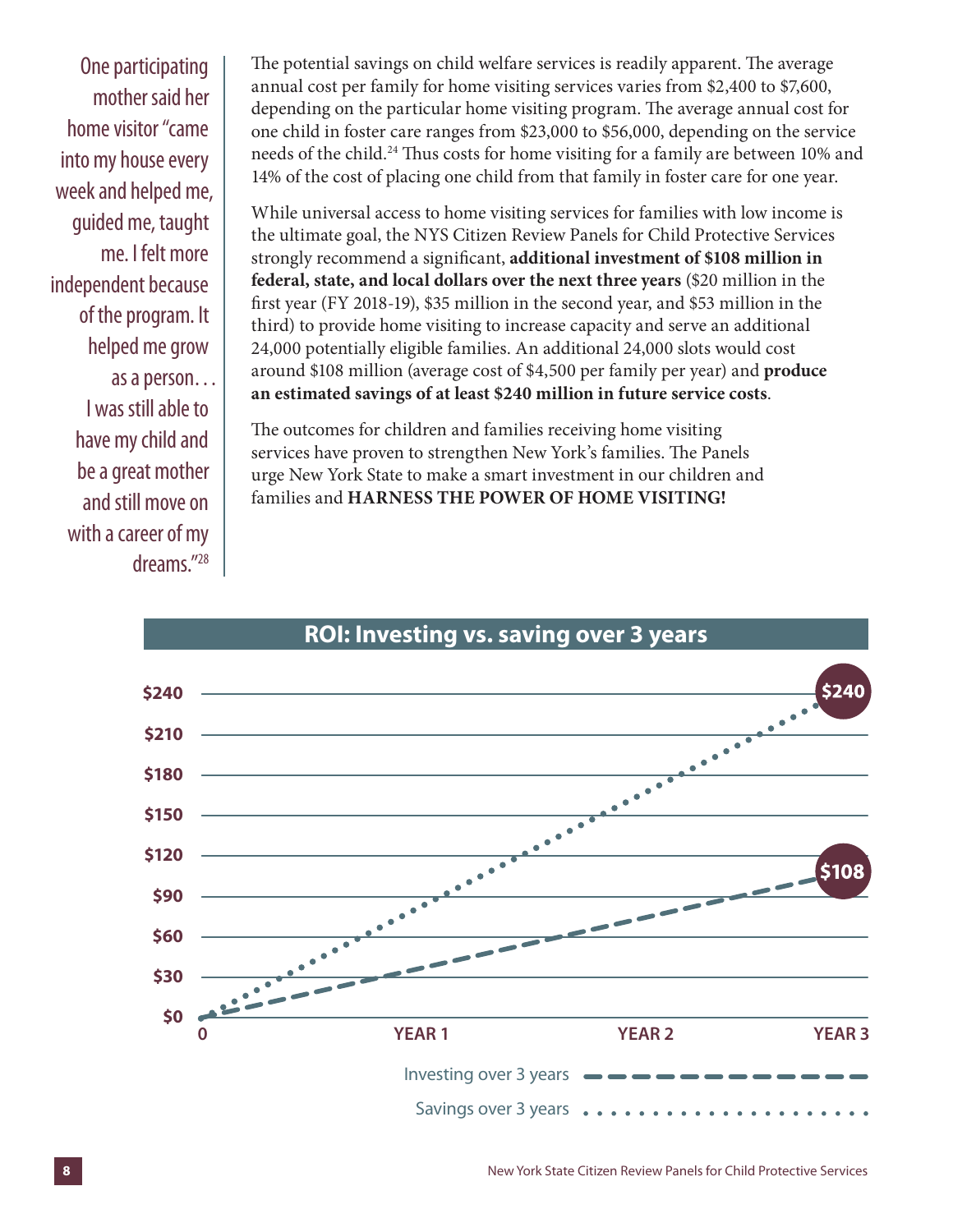# **Appendices**

# **Summary of Panel Activities**

### *New York City Panel Meetings*

#### *December 6, 2016*

Stephanie Gendell, Esq., Associative Executive Director at Citizens' Committee for Children of New York, joined the meeting to discuss bills recently passed by the New York City council related to foster care, including a homeless youth housing bill. Dr. Stuart Gitlow presented on the impact of the opioid epidemic on child welfare in New York City. Lisa Gordon, Director of the Bureau of Program and Community Development at OCFS, updated Panel members on initiatives at OCFS. Panel Chair Wayne Ho debriefed panel members on a meeting with the NYS Division of Budget regarding the panels' recommendations. WRI provided updates.

#### *March 3, 2017*

Julie Farber, Deputy Commissioner; Brian Clapier, Associate Commissioner; and David Nish, Associate Commissioner at ACS provided updates on ACS initiatives including the Foster Care Strategic Blueprint, predictive analytics, and training. Panel Chair Wayne Ho debriefed Panel members on meetings with OCFS Executive Staff and state legislators regarding the recommendations in the CRP 2016 Annual Report. Lisa Gordon, OCFS, updated Panel members on initiatives at OCFS. Jennifer Goldman, CRP Coordinator, provided updates from WRI. David Lansner was elected Panel Chair and Stanley Capela was elected Panel Co-Chair.

#### *May 2, 2017*

Brian Clapier, ACS Associate Commissioner, returned to further discuss the use of predictive analytics. Dr. Angel Mendoza, incoming ACS Medical Director, talked about issues related to tracking health indicators for children in foster care. Tamara Steckler, Legal Aid Society; Stacy Charland, Neighborhood Defender Services; and Eric Brettschneider, First Deputy Commissioner at ACS discussed ongoing lawsuits and work done through advocacy workgroups. Amy Papandrea, OCFS, updated Panel members on initiatives at OCFS. Jennifer Goldman, CRP Coordinator, provided updates from WRI.

#### *September 19, 2017*

David Lansner and Stanley Capela provided a summary of the August meeting with OCFS executive staff. David Hansell, ACS Commissioner, joined the meeting to introduce himself and discuss current challenges and initiatives in NYC including a NYC workload study, increased training efforts, case coaching, expanding home visiting, and increased work with advocates and parents. Eric Brettschneider, First Deputy Commissioner; Raymond Toomer, Associate Commissioner; Derrick Hinds, Assistant Commissioner; Kathleen Hoskins, Assistant Commissioner; and Jaime Madden, Assistant Commissioner at ACS joined the meeting to discuss the ongoing work of the Advocates Workgroups, including efforts of the education sub-committee to improve educational stability for children in foster care.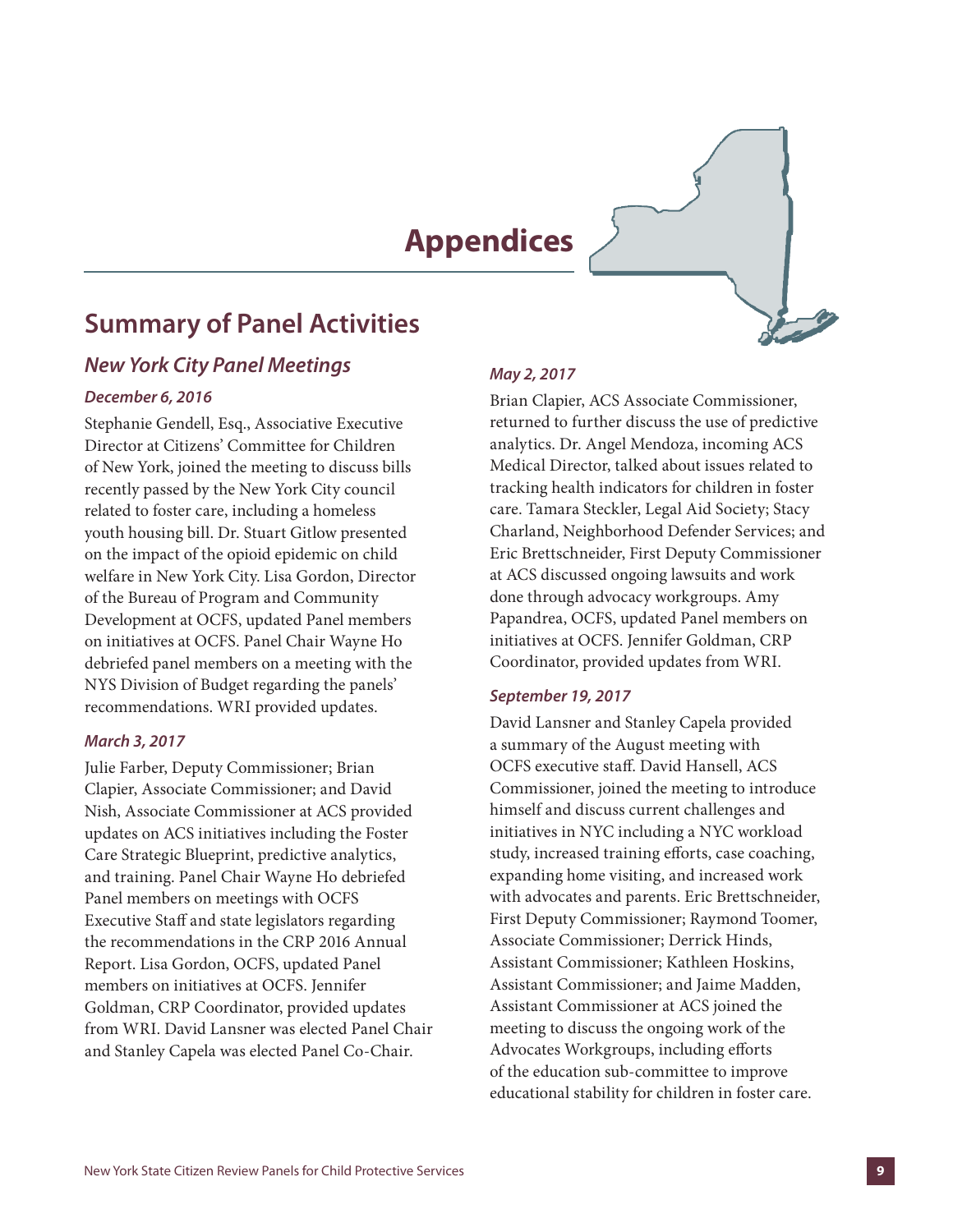Amy Papandrea, OCFS, provided updates from OCFS. Jennifer Goldman, CRP Coordinator, provided updates from WRI. The Panel discussed the recruitment of new members.

### *Eastern Panel Meetings*

#### *December 9, 2016*

Davin Robinson, Deputy Commissioner of the NYS Justice Center for the Protection of People with Special Needs, discussed the Center's responsibilities, jurisdiction, and types of investigations. Ryan Johnson, Program Development and Education Specialist at the NYS Kinship Navigator Program, presented information on NYS Kinship Navigator Program including resources available to kinship caregivers in NYS. Jeanette Feingold, Director of Child Protective Services at Nassau County Department of Social Services, provided an update on the outcome data from blind removals. Lisa Gordon, OCFS, provided updates on initiatives at OCFS. WRI provided additional updates.

#### *March 10, 2017*

Kari Siddiqui, Senior Policy Analyst at Schuyler Center for Analysis and Advocacy; Stephanie Gendell, Esq. Associate Executive Director at the Citizens' Committee for Children of New York; and Kathleen Brady-Stepien, Associate Executive Director at the Council of Family and Child Caring Agencies, joined the meeting to provide information on the budgetary and legislative advocacy focuses for 2017. Panel Chair Edward Blatt debriefed Panel members on meetings with OCFS Executive Staff and state legislators. Jennifer Goldman, CRP Coordinator, provided updates from WRI. Lisa Gordon, OCFS, provided updates on initiatives at OCFS. Mary McCarthy was elected Panel Co-Chair.

#### *May 5, 2017*

John Befus, Deputy Commissioner for the Westchester County Department of Social Services, provided an overview of the state of child welfare in Westchester County including county planning, budget, caseload, and workforce. Lisa Gordon, OCFS, provided updates on initiatives at OCFS. Jennifer Goldman, CRP Coordinator, provided updates from WRI.

Allison Behan, OCFS, provided an update on the implementation of health homes. Greg Owens and Barbara Green-Flood from OCFS provided updates on race equity initiatives.

#### *September 22, 2017*

Panel Chair Edward Blatt provided a summary of the August meeting with OCFS executive staff. Theresa Beaudoin, Commissioner for the Rensselaer County Department of Social Services, and Tammy DeLorme, Commissioner for the Washington County Department of Social Services, joined the meeting to share challenges and solutions in their particular counties. Sharon Kollar, National Child Welfare Workforce Institute, joined the meeting to share the Institute's work on racial equity in the child welfare workforce. Amy Papandrea, OCFS, provided updates from OCFS. Bridget Walsh and Kari Siddiqui, Schuyler Center for Analysis and Advocacy, joined the meeting to provide updates on federal legislation in the areas of health care, home visiting and services for children of immigrants. Jennifer Goldman, CRP Coordinator, provided updates from WRI.

### *Western Panel Meetings*

#### *December 16, 2016*

Al Dirschberger, Commissioner at Erie County Department of Social Services, provided an overview of Erie County's work to reduce disproportionate minority representation in the child welfare system. Lee Lounsbury, Executive Director at WRI, provided updates from WRI. Lisa Gordon, OCFS, provided updates on initiatives at OCFS.

#### *March 17, 2017*

Tim Hathaway, Executive Director of Prevent Child Abuse New York, joined the meeting to describe the current work of the organization including a community-based initiative to reduce sexual abuse. Panel Chair, Ellen Kennedy, debriefed Panel members on meetings with OCFS Executive Staff and state legislators. Sharon Rochelle, 1st Deputy Commissioner of Erie County Department of Social Services, reviewed key initiatives in Erie County including reduction of disproportionate minority representation,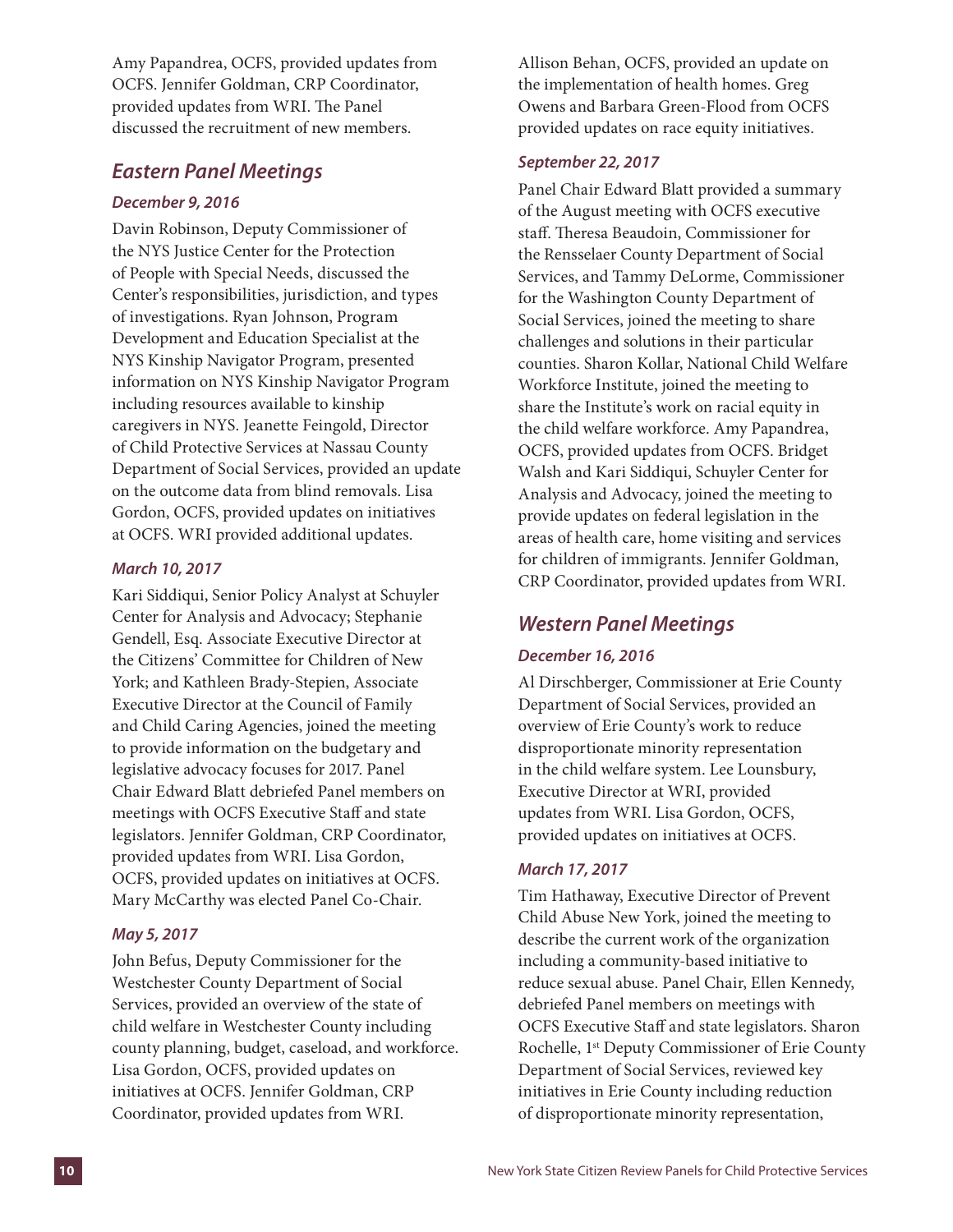court improvement, and workforce development. Lisa Gordon, OCFS, provided updates on initiatives at OCFS. Jennifer Goldman, CRP Coordinator, provided updates from WRI.

#### *May 12, 2017*

Allison Behan, OCFS, provided an update on home health implementation. Carol Henderson, Niagara County Department of Social Services, discussed current initiatives and issues in the county including addressing opioid abuse, reducing time to permanency, and improving cross systems work with other agencies such as the police department. Lisa Gordon, OCFS, provided updates on OCFS initiatives. Jennifer Goldman, CRP Coordinator, provided updates from WRI.

#### *September 29, 2017*

Panel Chair Ellen Kennedy provided a summary of the August meeting with OCFS Executive Staff. Ellen Kennedy; Sarlyn Tate, Panel Co-Chair; and Linda C. Brown provided a summary of the meeting with the Buffalo Region Directors of Service. Panel discussed engaging more with opioid epidemic work and the recruitment of new members. Jennifer Goldman, CRP Coordinator, provided updates from WRI. Sarlyn Tate was reelected Panel Co-Chair. Sharon Kollar, National Child Welfare Workforce Institute, joined the meeting to share the Institute's work on racial equity in the child welfare workforce. Lisa Gordon, OCFS, provided updates from OCFS.

#### *Joint Panel Meetings*

#### *June 8, 2017*

OCFS Deputy Commissioner Laura Velez provided information on OCFS initiatives including OCFS' strategic plan for outcomes and goals, influenced by results from the federal Child and Family Service Review. Deputy Commissioner Velez described OCFS' work with local districts to develop county-level performance improvement plans. Other OCFS updates included the revision of the delivery of core caseworker training, home visiting and the status of the NYC ACS monitor. Each Panel chair then summarized work at the regional Panel level. With participation from partner groups,

Schuyler Center for Analysis and Advocacy and Citizens' Committee for Children, the Panels began planning for 2017 Recommendations. The Panel members then heard, via phone, from the New York Initiative for Children of Incarcerated Parents. Jennifer Goldman, CRP Coordinator, provided additional updates from WRI.

#### *October 30, 2017*

OCFS Acting Commissioner Sheila Poole and OCFS Deputy Commissioner Laura Velez provided current information on OCFS initiatives including expansion of Healthy Families New York, Child and Family Service Review Program Improvement Plan implementation, Raise the Age implementation, and follow-up from a recently held Stakeholder Roundtable on Statewide Workload Recommendations among other updates. Panel members discussed and then voted on recommendations for the 2017 Annual Report. Facilitated by Darlene Ward, WRI Executive Director, Panel members discussed Panel operations and recruitment of new members. Jennifer Goldman, CRP Coordinator, provided additional updates from WRI.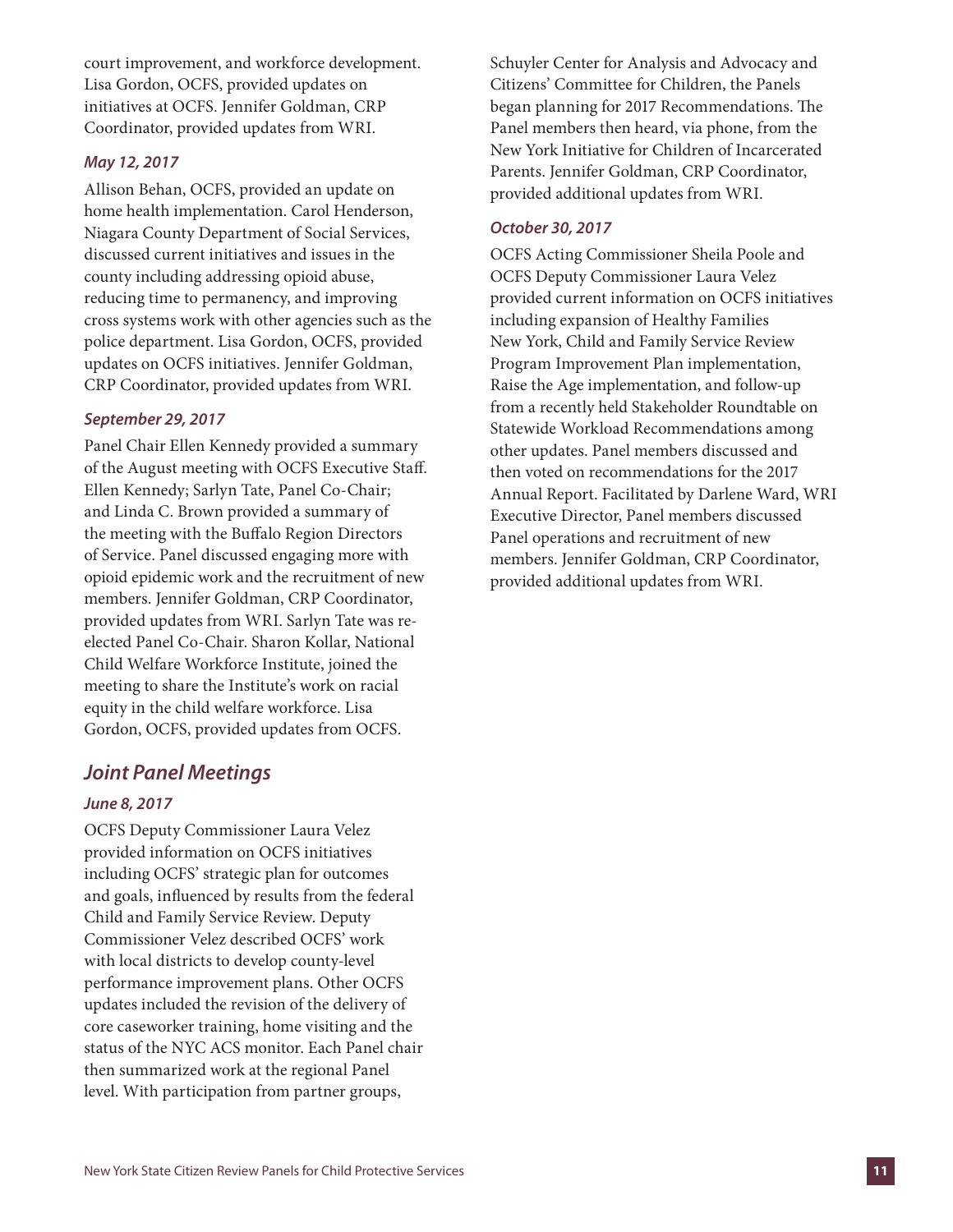# **Citizen Review Panel Members 2017**

#### *Eastern Panel Members*

**Edward Blatt, PhD,** *Panel Chair*  Content Marketing Manager IBM Watson Health *Appointed by the Governor's Office*

**Mary McCarthy,** *Panel Co-Chair* Director, Social Work Education Consortium School of Social Welfare SUNY Albany *Appointed by the Senate*

**Nadia Allen** Executive Director Mental Health Association in Orange County, Inc. *Appointed by the Assembly*

**Angela Baris** Program Coordinator (retired) Northeast Parent and Child Society *Appointed by the Governor's Office*

**Sharon M. Chesna** Executive Director Mothers & Babies Perinatal Network of South Central New York, Inc. *Appointed by the Governor's Office*

**Kathleen Thornton Halas** Executive Director Child Care Council of Westchester, Inc. *Appointed by the Assembly*

**Maureen McLoughlin, Esq.** Attorney; Adjunct Professor Hofstra University *Appointed by the Governor's Office*

**JoAnn Merriman, MS, PA-C** Physician Assistant CapitalCare Developmental Behavioral Pediatrics *Appointed by the Governor's Office*

**Erin Christopher-Sisk, PhD** Clinical Director ECS Psychological Services *Appointed by the Senate*

**Carrie Jefferson Smith** Director School of Social Work Syracuse University *Appointed by the Governor's Office*

#### *New York City Panel Members*

**David J. Lansner, Esq.,** *Panel Chair* Partner Lansner & Kubitschek *Appointed by the Assembly*

**Stanley Capela,** *Panel Co-Chair* Corporate Compliance Officer Vice President for Quality Management HeartShare Human Services of New York *Appointed by the Senate*

**Dr. Jocelyn Brown** Director Child Advocacy Center at Columbia Presbyterian Medical Center *Appointed by the Governor's Office* 

**Wayne Ho** President/CEO Chinese-American Planning Council *Appointed by the Governor's Office*

**Sania Andrea Metzger, Esq.** Director of Policy Casey Family Services *Appointed by the Assembly*

**Mathea C. Rubin** Parent New York City *Appointed by the Senate*

**Jorge Saenz de Viteri** Chief Executive Officer ECE Management NY, Inc.

**Marion White** Senior Program Director New York Foundling Child Abuse Prevention Program (CAPP) *Appointed by the Governor's Office*

*Appointed by the Governor's Office* 

#### *Western Panel Members*

**Ellen T. Kennedy,** *Panel Chair* Associate Professor of Social Work, Emerita Buffalo State College *Appointed by the Governor's Office*

**Sarlyn Tate,** *Panel Co-Chair* Social Worker Buffalo Psychiatric Center *Appointed by the Governor's Office*

**Linda C. Brown, CSW** (retired) Former Assistant Commissioner New York State Office of Children and Family Services *Appointed by the Assembly*

**Melissa A. Cavagnaro, Esq.** Partner Mattingly Cavagnaro LLP, Matrimonial & Family Law *Appointed by the Senate*

**Paula Mazur, MD** Associate Professor of Clinical Pediatrics, Pediatric Emergency Medicine, and Child Abuse Pediatrics Children's Hospital of Buffalo *Appointed by the Governor's Office*

**Stefan Perkowski** Program Director Child & Adolescent Treatment Services *Appointed by the Governor's Office*

**Danny Sklarski** Auditor; Legislator NYS Parks and Recreation Niagara County *Appointed by the Senate*

**Dennis Walczyk** Chief Executive Officer Catholic Charities of Buffalo *Appointed by the Assembly*

**Karl L. Wiggins** Vice President of Youth and Family Services Gustavus Adolphus Child and Family Services *Appointed by the Senate*

**Mary Whittier (resigned June 2017)** Founding Executive Director Bivona Child Advocacy Center *Appointed by the Assembly*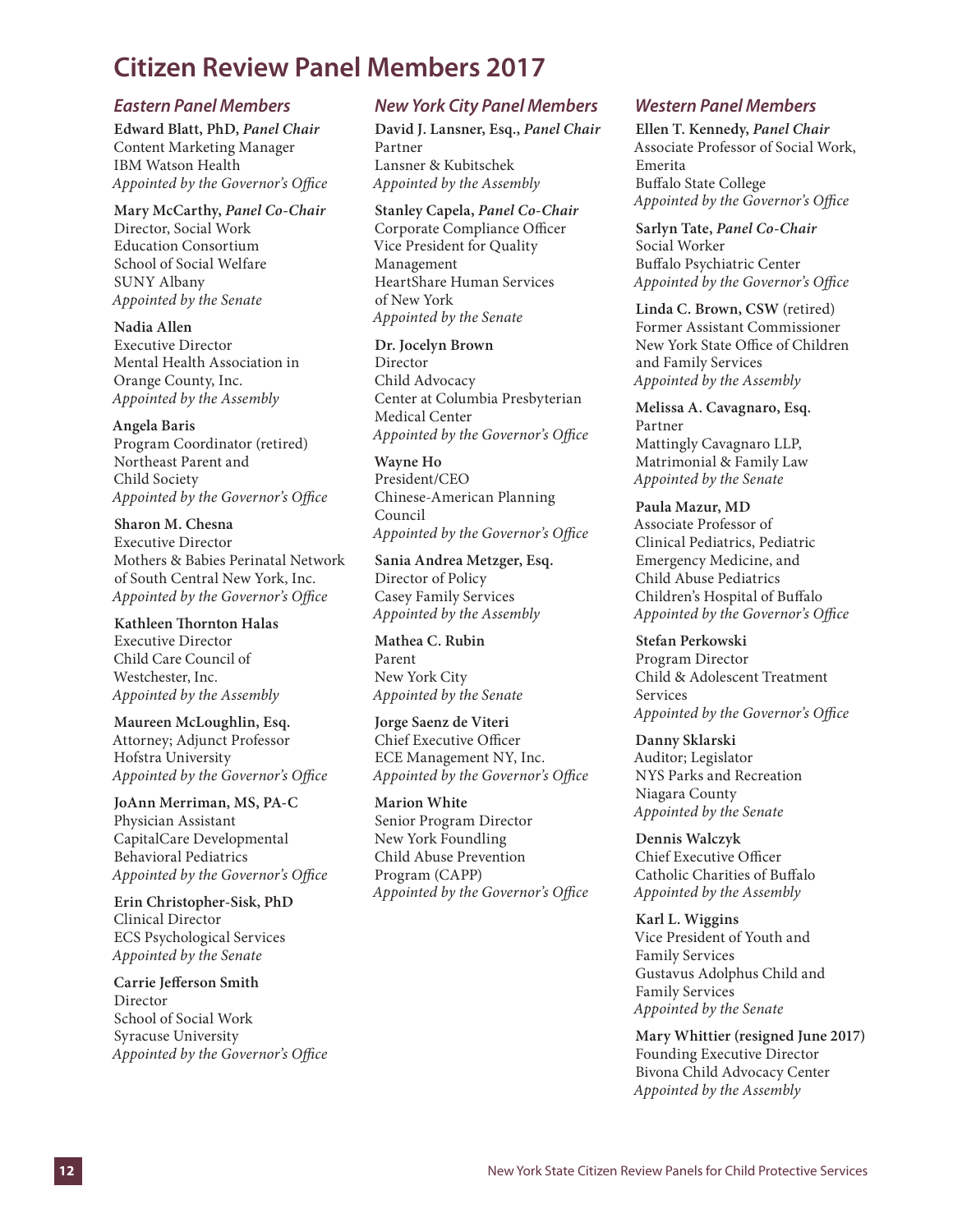# **Endnotes**

- 1 National Conference of State Legislators. (2017). *Home Visiting: Improving Outcomes for Children*. Accessed at http://www.ncsl.org/research/ human-services/home-visiting-improvingoutcomes-for-children635399078.aspx.
- 2 OCFS. (2014). *Healthy Families New York A Home Visiting Program That Works!*
- 3 Schuyler Center for Analysis and Advocacy. (2016). *Home Is Where the Start Is: Expanding Home Visiting to Strengthen All of New York's Families.* p.5.
- 4 http://www.citizenreviewpanelsny.org/ meeting-materials/
- 5 http://www.citizenreviewpanelsny. org/annual-report/
- 6 Schuyler Center for Analysis and Advocacy. (2016). *Home Is Where the Start Is: Expanding Home Visiting to Strengthen All of New York's Families.* p.1.
- 7 OCFS. (2016). *Monitoring and Analysis Profiles 2012-2016*.
- 8 Ibid.
- 9 Administration for Children and Families. (2015). *Child Maltreatment 2015*. p. 20. Accessed at https://www.acf.hhs.gov/ sites/default/files/cb/cm2015.pdf.
- 10 National Home Visiting Resource Center. (2017). *Models*. Accessed at https://www. nhvrc.org/discover-home-visiting/models/
- 11 New York Council on Children and Families. (2016). *NYS Home Visiting — The Big Picture*. Accessed at http://nysccf.maps.com/apps.
- 12 Schuyler Center for Analysis and Advocacy. (2016). *Overview of Select Evidence-Based and Evidence-Informed Home Visiting Programs*. Accessed at http://www.scaany. org/wp-content/uploads/2016/09/Overviewof-Select-Evidence-Based-and-Evidence-Informed-HV-Programs-9-16.pdf.
- 13 OCFS. (2014). *Healthy Families New York A Home Visiting Program That Works!*
- 14 Dumont, et al. (2010). *Final Report: A Randomized Trial of Healthy Families New York: Does Home Visiting Prevent Child Maltreatment.*
- 15 OCFS. (2014). *Healthy Families New York A Home Visiting Program That Works!*
- 16 Schuyler Center for Analysis and Advocacy. (2016). Home Is Where the Start Is: Expanding Home Visiting to Strengthen All of New York's Families. p.1.
- 17 Schuyler Center for Analysis and Advocacy. (2012). *Maternal, Infant and Early Childhood Home Visiting in New York: Funding Options and Opportunities.*
- 18 Health and Human Services Administration. (2017). *Maternal, Infant, and Early Childhood Home Visiting Program FY 2017 Formula Funding Awards.* Accessed at https://mchb. hrsa.gov/maternal-child-health-initiatives/ home-visiting/fy17-home-visiting-awards.
- 19 Cancian, M. et al. (2010). *The Effect of Family Income on Risk of Child Maltreatment.* Institute for Research on Poverty. Accessed at https://www.irp. wisc.edu/publications/dps/pdfs/dp138510.pdf.
- 20 OCFS. (2014). Healthy Families New York *A Home Visiting Program that Works!*
- 21 National Center for Children in Poverty. (2017). *Income Status of Children Under Age 18, by Age Group.* Accessed at http://www.nccp.org/tools/ table.php?db=dem&data=per&state=&ids=30 ,31&states=NY&title=50-Stateage=18&unit= Children&inc=Poor&denom=char&cat=5.
- 22 Schuyler Center for Analysis and Advocacy. (2016). *Home Is Where the Start Is: Expanding Home Visiting to Strengthen All of New York's Families.* p.5.
- 23 National Conference of State Legislators. (2017). *Home Visiting: Improving Outcomes for Children.* Accessed at http://www.ncsl.org/research/ human-services/home-visiting-improvingoutcomes-for-children635399078.aspx.
- 24 Schuyler Center for Analysis and Advocacy. (2017). *Home Visiting Builds Strong Families, Helps Kids Learn and Saves Money.* Accessed at http://www.scaany.org/wp-content/ uploads/2015/10/Home-Visiting-Builds-Strong-Families-infographic-10-2015.pdf.
- 25 NYS Citizen Review Panels for Protective Services. (2008). *2008 Annual Report and Recommendations: The Best Way to Help Troubled Families Is Also More Cost Effective*. Accessed at http://www.citizenreviewpanelsny. org/documents/annual\_report\_2008.pdf.
- 26 Schuyler Center for Analysis and Advocacy. (2016). *Home Is Where the Start Is: Expanding Home Visiting to Strengthen All of New York's Families.* p.7.
- 27 Schuyler Center for Analysis and Advocacy. (2016). *A Story About Nurse-Family Partnership*. Accessed at http://www.scaany.org/wp-content/ uploads/2016/10/HV-Makes-a-Difference-NFP-story1-palm-card-10-16.pdf
- 28 National Home Visiting Resource Center. (2017). *Sarah's Story — Embracing Motherhood and Her Career*. Accessed at https://www.nhvrc.org/sarahs-story/.

# **Federal law and the Citizen Review Panels**

The 1996 amendments to the federal Child Abuse Prevention and Treatment Act (CAPTA) mandate that states receiving federal funding under that legislation create volunteer Citizen Review Panels. The purpose of these Panels is to assess whether state and local agencies are effectively carrying out their child protection responsibilities. The federal statute broadly defines the work of the Citizen Review Panels.

The Panels must meet not fewer than once every three months and produce an annual public report containing a summary of their activities and recommendations to improve the child protection system at the state and local levels. They must evaluate the extent to which the state is fulfilling its child protective responsibilities under its CAPTA State Plan by:

- Examining the policies, procedures, and practices of state and local agencies;
- Reviewing specific cases, when warranted; and
- Reviewing other matters the Panel may consider important to child protection, consistent with Section 106(c) (A) (iii) of CAPTA.

Following the order of federal CAPTA Amendments of 1996, the New York State Legislature passed Chapter 136 of the Laws of 1999, establishing no less than three Citizen Review Panels, with at least one in New York City. The other Panels were established to serve Eastern and Western New York.